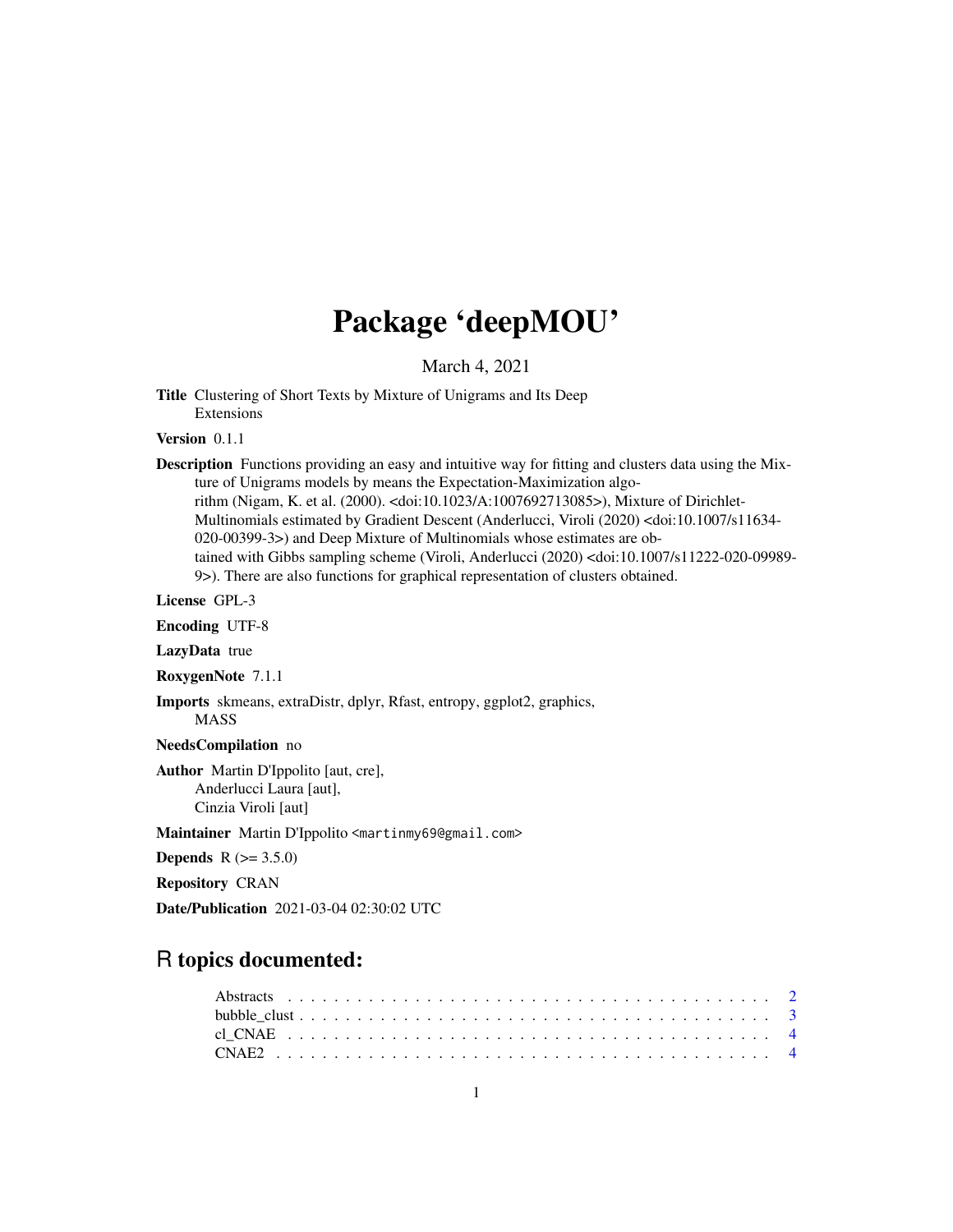#### <span id="page-1-0"></span>2 Abstracts

| Index | 14 |
|-------|----|
|       |    |
|       |    |
|       |    |
|       |    |
|       |    |
|       |    |

Abstracts *Abstracts dataset*

# Description

Dataset composed by titles and abstracts of articles published in 2015 in five statistical journals.

# Usage

data(Abstracts)

# Format

A matrix for the bag-of-words representation of the Abstracts dataset; terms are sorted in alphabetical order.

### Details

These are the titles and abstracts of all the articles published in 2015 by the following journals: - Journal of American Statistical Association (JASA) - Journal of the Royal Statistical Society - Series B - Annals of Statistics - Biometrika - Statistical Science

The dataset comprises 379 articles with a vocabulary of 606 words already pre-processed (stemmed, lemmatized, stopwords removal etc.); terms with entropy less than 0.3 were discarded (rule-ofthumb threshold).

# Examples

```
x = data(Abstracts)
print(head(x))
```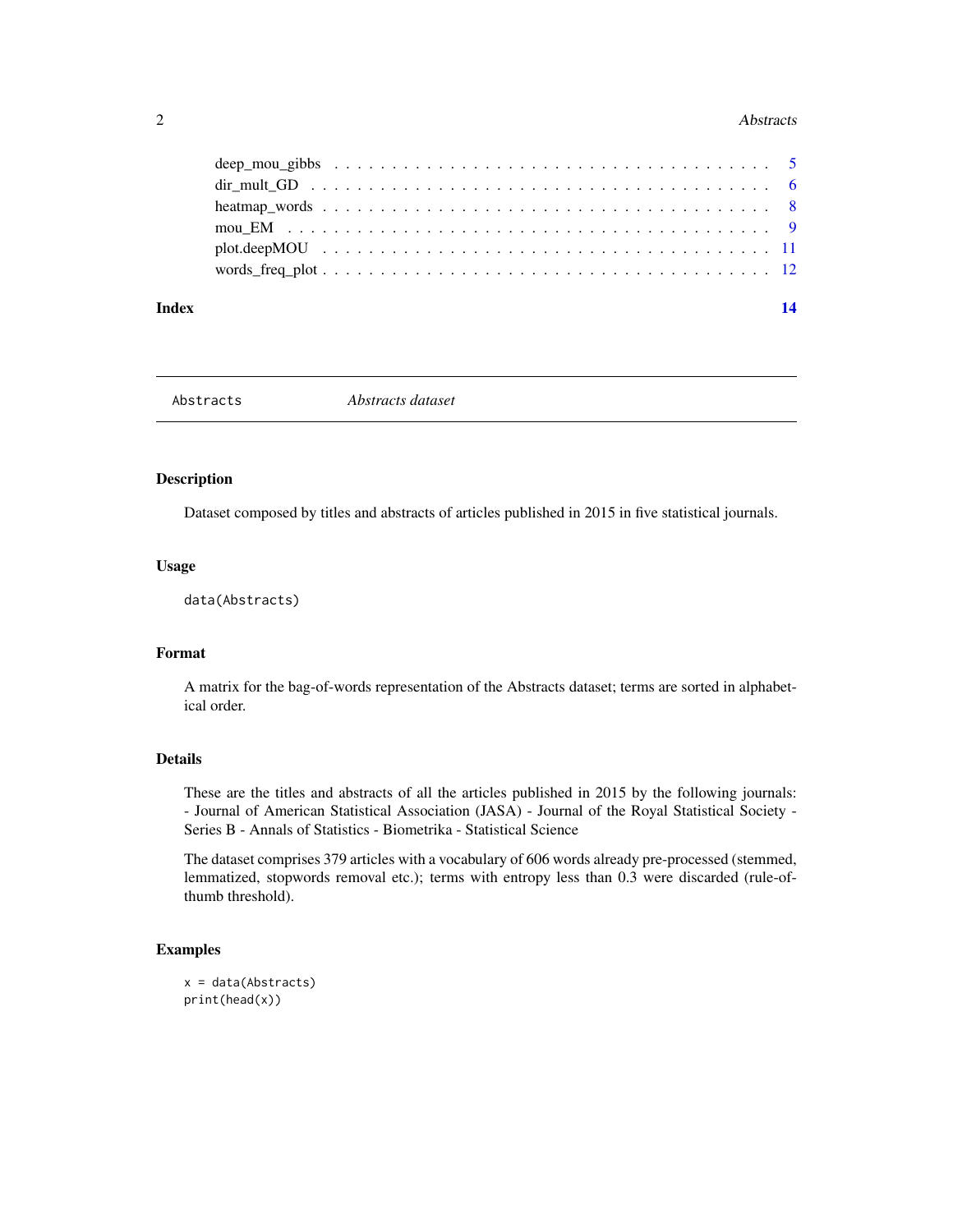<span id="page-2-0"></span>bubble\_clust *Bubble plot*

# Description

Bi-dimensional representation (via Multi-Dimensional Scaling) of the clusters, where each bubble corresponds to a cluster, its size is proportional to the relative frequency of documents and color saturation reflects cluster cohesion.

#### Usage

```
bubble_clust(
  x,
  clusters,
 bubble_size = 1,
 bubble_col = c("red", "white"),
  cex\_text = 1,
 main = NULL
)
```
#### Arguments

| $\mathsf{x}$ | Document-term matrix describing the frequency of terms that occur in a collec-<br>tion of documents. Rows correspond to documents in the collection and columns<br>correspond to terms. |
|--------------|-----------------------------------------------------------------------------------------------------------------------------------------------------------------------------------------|
| clusters     | Integer vector of length of the number of cases, which indicates a clustering.<br>The clusters have to be numbered from 1 to the number of clusters.                                    |
| bubble_size  | Graphical parameter for bubbles size.                                                                                                                                                   |
| bubble col   | Choose palette with two colors (default "red" and "white"). The first (darker)<br>color will denote homogeneous clusters, while the latter (lighter) more hetero-<br>geneous ones.      |
| cex_text     | Size of texts inside bubbles.                                                                                                                                                           |
| main         | A title for the plot.                                                                                                                                                                   |

#### Value

A graphical aid to visualize and to describe the obtained clusters.

# Examples

```
# Load the CNAE2 dataset
data("CNAE2")
# Perform parameter estimation and clustering
mou_CNAE2 = mou_EM(x = CNAE2, k = 2)
```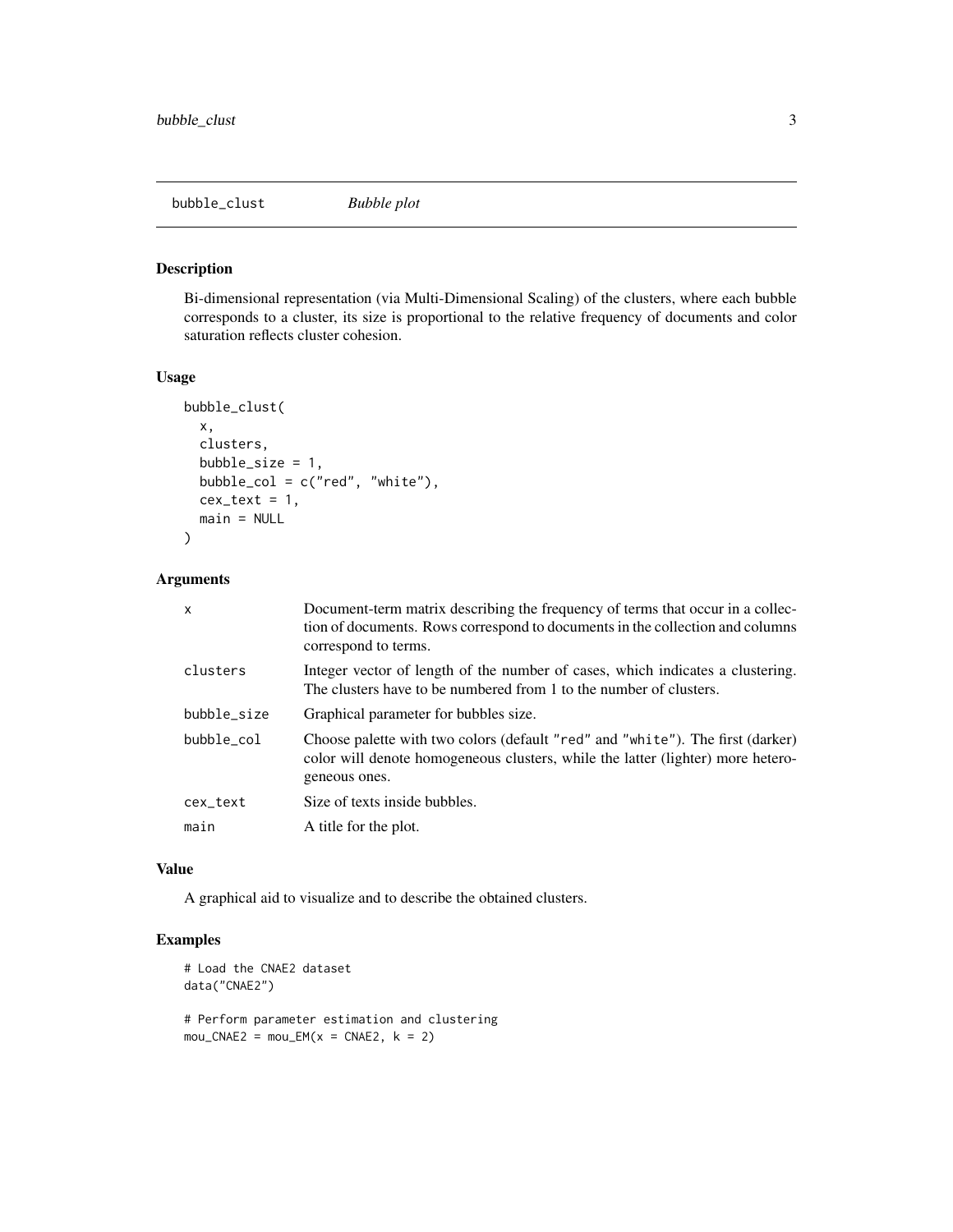```
# Usage of the function
bubble_clust(mou_CNAE2$x,mou_CNAE2$clusters, bubble_size = 5 )
```
<span id="page-3-1"></span>cl\_CNAE *Classification labels of the CNAE2 data set*

#### Description

True classification labels of documents from the CNAE2 data set.

#### Usage

data(CNAE2)

# Format

A vector containing the true classification labels of documents of CNAE2 data set.

#### Source

See CNAE2 for further details.

CNAE2 *CNAE dataset on classes 4 and 9*

# Description

The data set CNAE2 is a subset of the original CNAE-9 data, that comprises 1080 documents categorized into 9 topics of free text business descriptions of Brazilian companies.

Specifically, CNAE2 contains only the documents belonging to topics "4" and "9". The data set is already pre-processed and provides the bag-of-words representation of the documents; the columns with null counts are removed leading to a matrix with 240 documents on a vocabulary with cardinality 357. This data set is highly sparse (98

Class labels are stored in [cl\\_CNAE](#page-3-1)

#### Usage

data(CNAE2)

# Format

A matrix for the bag-of-words representation of the CNAE2 dataset.

#### Source

[Original CNAE9 dataset](https://archive.ics.uci.edu/ml/datasets/CNAE-9)

<span id="page-3-0"></span>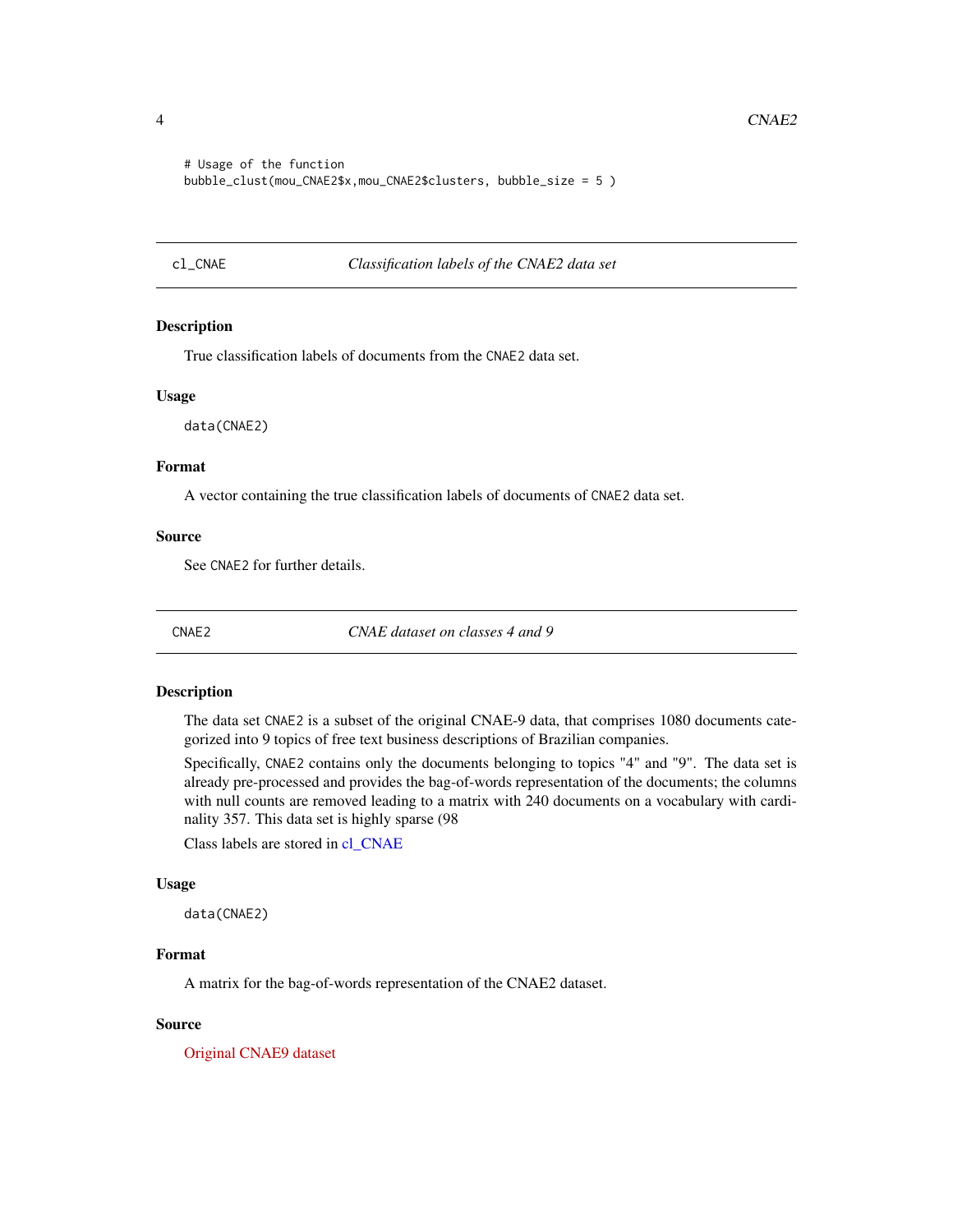# <span id="page-4-0"></span>deep\_mou\_gibbs 5

#### Examples

```
x = data(CNAE2)print(head(x))
```
deep\_mou\_gibbs *Deep Mixture of Unigrams*

#### Description

Performs parameter estimation by means of Gibbs sampling and cluster allocation for the Deep Mixture of Unigrams.

#### Usage

deep\_mou\_gibbs(x, k, g, n\_it = 500, seed\_choice = 1, burn\_in = 200)

#### Arguments

| x           | Document-term matrix describing the frequency of terms that occur in a collec-<br>tion of documents. Rows correspond to documents in the collection and columns<br>correspond to terms. |
|-------------|-----------------------------------------------------------------------------------------------------------------------------------------------------------------------------------------|
| k           | Number of clusters/groups at the top layer.                                                                                                                                             |
| g           | Number of clusters at the bottom layer.                                                                                                                                                 |
| n_it        | Number of Gibbs steps.                                                                                                                                                                  |
| seed_choice | Set seed for reproducible results.                                                                                                                                                      |
| burn_in     | Number of initial Gibbs samples to be discarded and not included in the compu-<br>tation of final estimates.                                                                            |

### Details

Starting from the data matrix x, the Deep Mixture of Unigrams is fitted and k clusters are obtained. The algorithm for the estimation of the parameters is the Gibbs sampling. In particular, the function assigns initial values to all the parameters to be estimated. Then n\_it samples for the parameters are obtained using conditional distributions on all the other parameters. The final estimates are obtained by averaging the samples given that initial burn\_in samples are discarded. Clustering is eventually performed by maximizing the posterior distribution of the latent variables. For further details see the references.

#### Value

A list containing the following elements:

| $\mathsf{x}$ | The data matrix.                         |
|--------------|------------------------------------------|
| clusters     | the clustering labels.                   |
| k            | the number of clusters at the top layer. |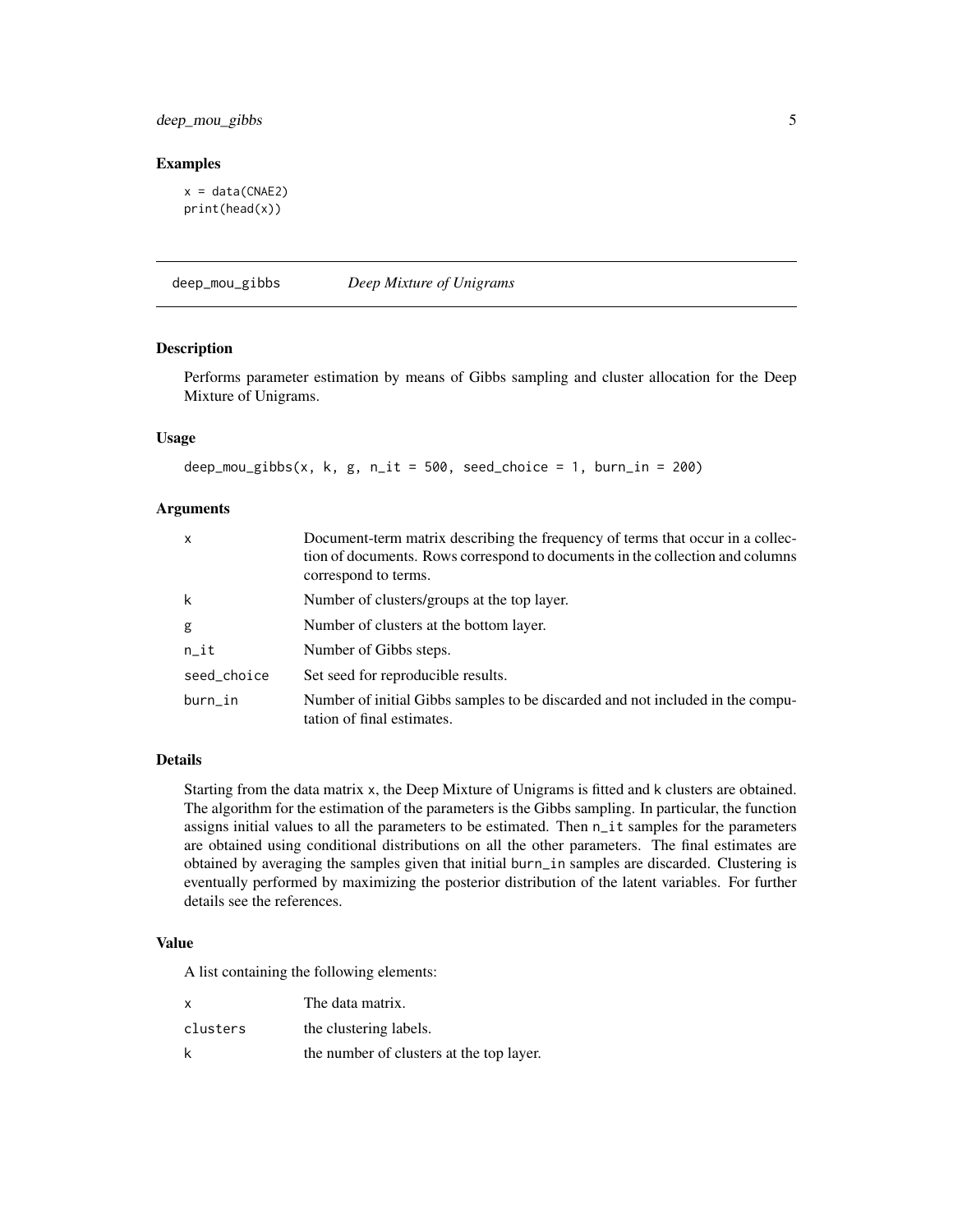<span id="page-5-0"></span>

| g              | the number of clusters at the bottom layer.                                                                                   |
|----------------|-------------------------------------------------------------------------------------------------------------------------------|
| numobs         | the sample size.                                                                                                              |
| p              | the vocabulary size.                                                                                                          |
| z1             | the allocation variables at the top layer.                                                                                    |
| Z <sub>2</sub> | the allocation variables at the bottom layer.                                                                                 |
| Alpha          | the estimates of Alpha parameters.                                                                                            |
| Beta           | the estimates of the Beta parameters.                                                                                         |
| pi_hat         | estimated probabilities of belonging to the k clusters at the top layer conditional<br>to the g clusters at the bottom layer. |
| pi_hat_2       | estimated probabilities of belonging to the g clusters at the bottom layer.                                                   |

#### References

Viroli C, Anderlucci L (2020). "Deep mixtures of Unigrams for uncovering topics in textual data." *Statistics and Computing*, pp. 1-18. doi: [10.1007/s11222020099899.](https://doi.org/10.1007/s11222-020-09989-9)

# Examples

```
# Load the CNAE2 dataset
data("CNAE2")
# Perform parameter estimation and clustering, very few iterations used for this example
deep_CNAE2 = deep_mou_gibbs(x = CNAE2, k = 2, g = 2, n_it = 5, burn_in = 2)
# Shows cluster labels to documents
deep_CNAE2$clusters
```
dir\_mult\_GD *Dirichlet-Multinomial mixture model by Gradient Descend algorithm*

# Description

Performs parameter estimation by means of a Gradient Descend algorithm and cluster allocation for the Dirichlet-Multinomial mixture model.

# Usage

```
dir_mult_GD(
 x,
 k,
 n_{i} = 100,
 eps = 1e-05,
 seed_choice = 1,
 KK = 20,
 min\_iter = 2,
  init = NULL
)
```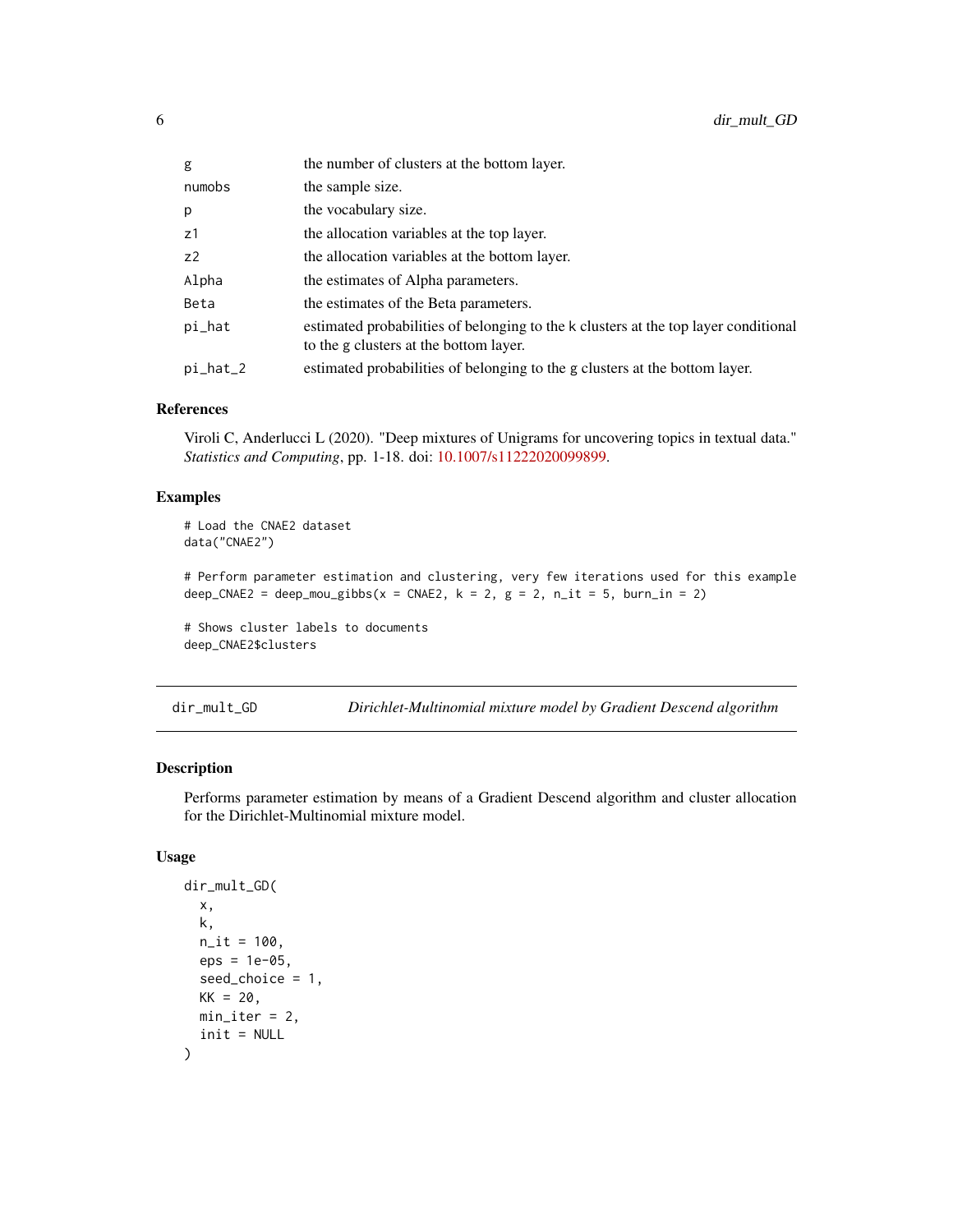# <span id="page-6-0"></span>dir\_mult\_GD 7

#### **Arguments**

| $\mathsf{x}$ | Document-term matrix describing the frequency of terms that occur in a collec-<br>tion of documents. Rows correspond to documents in the collection and columns<br>correspond to terms. |
|--------------|-----------------------------------------------------------------------------------------------------------------------------------------------------------------------------------------|
| k            | Number of clusters/groups.                                                                                                                                                              |
| $n$ _it      | Number of Gradient Descend steps.                                                                                                                                                       |
| eps          | Tolerance level for the convergence of the algorithm. Default is 1e-05.                                                                                                                 |
| seed_choice  | Set seed for reproducible results.                                                                                                                                                      |
| KK           | Maximum number of iterations allowed for the niminb function (see below).                                                                                                               |
| min_iter     | Minimum number of Gradient Descend steps.                                                                                                                                               |
| init         | Vector containing the initial document allocations for the initialization of the<br>algorithm. If NULL (default) initialization is carried out via spherical k-means<br>(skmeans).      |

# Details

Starting from the data given by x the Dirichlet-Multinomial mixture model is fitted and k clusters are obtained. The algorithm for the parameter estimation is the Gradiend Descend. In particular, the function assigns initial values to weights of the Dirichlet-Multinomial distribution for each cluster and inital weights for the elements of the mixture. The estimates are obtained with maximum n\_it steps of the Descent Algorithm algorithm or until a tolerance level eps is reached; by using the posterior distribution of the latent variable z, the documents are allocated to the cluster which maximizes the posterior distribution. For further details see the references.

#### Value

A list containing the following elements:

| $\mathsf{x}$ | The data matrix.                                                            |
|--------------|-----------------------------------------------------------------------------|
| clusters     | the clustering labels.                                                      |
| k            | the number of clusters.                                                     |
| numobs       | the sample size.                                                            |
| р            | the vocabulary size.                                                        |
| likelihood   | vector containing the likelihood values at each iteration.                  |
| pi_hat       | estimated probabilities of belonging to the k clusters.                     |
| Theta        | matrix containing the estimates of the Theta parameters for each cluster.   |
| $f_{Z}$      | matrix containing the posterior probabilities of belonging to each cluster. |
| AIC          | Akaike Information Criterion (AIC) value of the fitted model.               |
| <b>BIC</b>   | Bayesian Information Criterion (BIC) value of the fitted model.             |

# References

Anderlucci L, Viroli C (2020). "Mixtures of Dirichlet-Multinomial distributions for supervised and unsupervised classification of short text data." *Advances in Data Analysis and Classification*, 14, 759-770. doi: [10.1007/s11634020003993.](https://doi.org/10.1007/s11634-020-00399-3)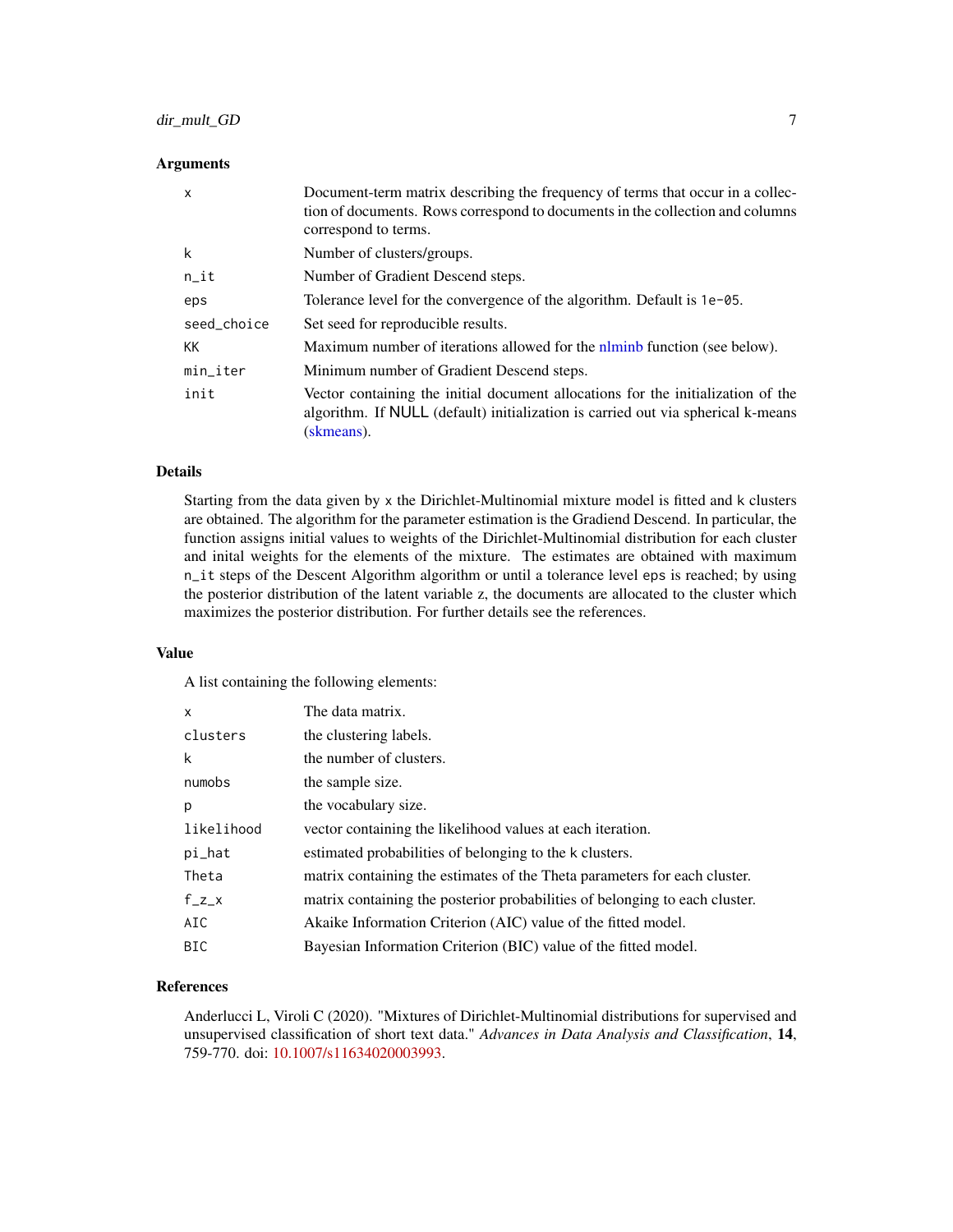# Examples

```
# Load the CNAE2 dataset
data("CNAE2")
# Perform parameter estimation and clustering, very
# few iterations are used for this example
dir_CNAE2 = dir_mult_GD(x = CNAE2, k = 2, n_it = 2)# Shows cluster labels to documents
dir_CNAE2$clusters
```
heatmap\_words *Heatmap of word frequencies by cluster*

# Description

Displays the heatmap of the cluster frequency distributions of the most frequent terms sorted by the most informative ones.

### Usage

```
heatmap_words(
  x,
 clusters,
  n_words = 50,
  legend_position = "bottom",
  font_size = 12,
  low_color = "grey92",
  top_color = "red",
  main = "Row frequencies of terms distribution",
  xlabel = NULL,ylabel = NULL,
  legend_title = "Entropy"
\mathcal{L}
```
#### Arguments

| x               | Document-term matrix describing the frequency of terms that occur in a collec-<br>tion of documents. Rows correspond to documents in the collection and columns<br>correspond to terms. |
|-----------------|-----------------------------------------------------------------------------------------------------------------------------------------------------------------------------------------|
| clusters        | Integer vector of length of the number of cases, which indicates a clustering.<br>The clusters have to be numbered from 1 to the number of clusters.                                    |
| n words         | Number of words to include in the heatmap (default is 50).                                                                                                                              |
| legend_position |                                                                                                                                                                                         |
|                 | Position of the legend ("none", "left", "right", "bottom", "top", or two-<br>element numeric vector as in theme). Default is "bottom".                                                  |

<span id="page-7-0"></span>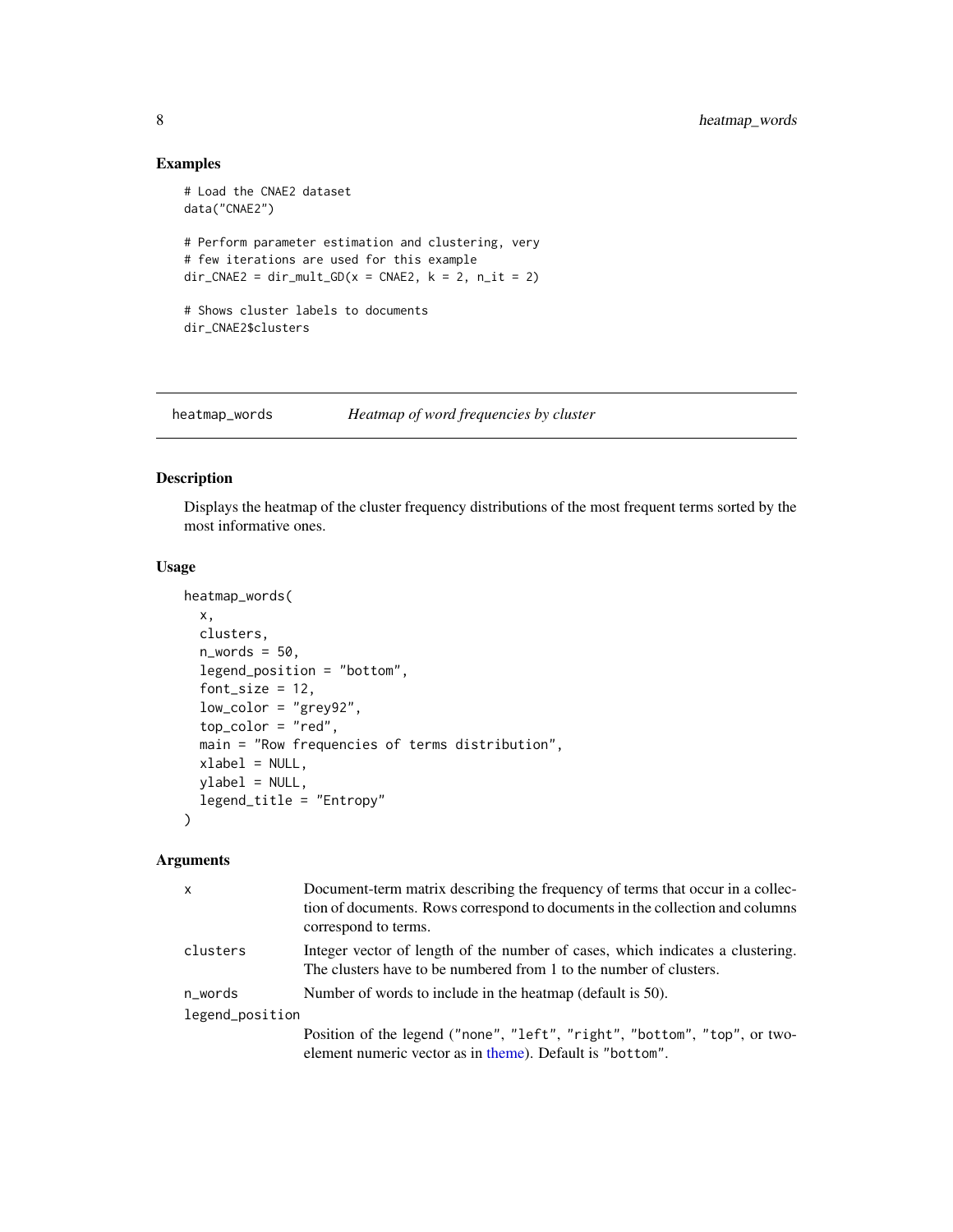#### <span id="page-8-0"></span> $mou\_EM$  9

| font_size    | Text size in pts (default is 12).                                          |
|--------------|----------------------------------------------------------------------------|
| low_color    | Base color for terms with no occurrence in a cluster (default is "grey92") |
| top_color    | Base color for terms concentrated in a single cluster (default is "red")   |
| main         | A title for the plot. Default is "Row frequencies of terms distribution".  |
| xlabel       | A title for the x-axis. Default is NULL.                                   |
| ylabel       | A title for the y-axis. Default is NULL.                                   |
| legend_title | A title for the legend. Default is "Entropy".                              |

#### Details

Takes as input the bag-of-words matrix and returns a heatmap displaying the row frequency distribution of terms according to the clusters. Words are sorted by entropy.

#### Value

A graphical aid to describe the clusters according to the most informative words.

## Examples

```
# Load the CNAE2 dataset
data("CNAE2")
# Get document labels by clustering using mou_EM
mou_CNAE2 = mou_EM(x = CNAE2, k = 2)# Usage of the function
heatmap_words(x = mou_CNAE2$x, clusters = mou_CNAE2$clusters)
```
mou\_EM *Mixture of Unigrams by Expectation-Maximization algorithm*

#### Description

Performs parameter estimation by means of the Expectation-Maximization (EM) algorithm and cluster allocation for the Mixture of Unigrams.

#### Usage

```
mou\_EM(x, k, n_1it = 100,eps = 1e-07, seed\_choice = 1, init = NULL)
```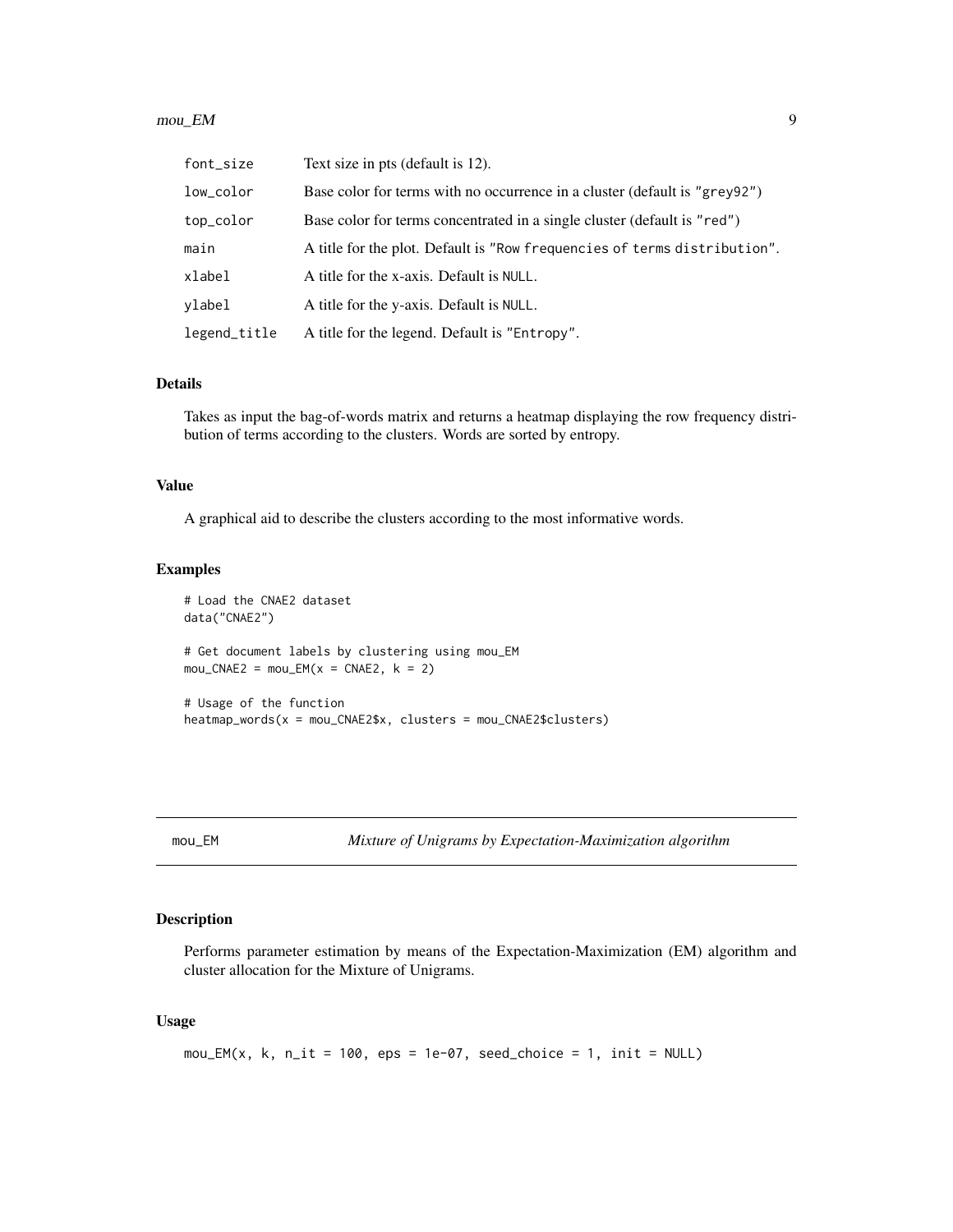# <span id="page-9-0"></span>Arguments

| $\mathsf{x}$ | Document-term matrix describing the frequency of terms that occur in a collec-<br>tion of documents. Rows correspond to documents in the collection and columns<br>correspond to terms. |
|--------------|-----------------------------------------------------------------------------------------------------------------------------------------------------------------------------------------|
| k            | Number of clusters/groups.                                                                                                                                                              |
| $n$ _it      | Number of iterations for the Expectation-Maximization algorithm.                                                                                                                        |
| eps          | Tolerance level for the convergence of the algorithm. Default is 1e-07.                                                                                                                 |
| seed_choice  | Set seed for reproducible results                                                                                                                                                       |
| init         | Vector containing the initial document allocations for the initialization of the<br>algorithm. If NULL (default) initialization is carried out via spherical k-means<br>(skmeans).      |

# Details

Starting from the data given by x the Mixture of Unigrams is fitted and k clusters are obtained. The algorithm for the parameter estimation is the Expectation-Maximization (EM). In particular, the function assigns initial values to weights of the Multinomial distribution for each cluster and inital weights for the components of the mixture. The estimates are obtained with maximum n\_it steps of the EM algorithm or until the tolerance level eps is reached; by using the posterior distribution of the latent variable z, the documents are allocated to the cluster which maximizes the posterior distribution. For further details see the references.

#### Value

A list containing the following elements:

| X          | The data matrix.                                                            |
|------------|-----------------------------------------------------------------------------|
| clusters   | the clustering labels.                                                      |
| k          | the number of clusters.                                                     |
| numobs     | the sample size.                                                            |
| p          | the vocabulary size.                                                        |
| likelihood | vector containing the likelihood values at each iteration.                  |
| pi_hat     | estimated probabilities of belonging to the k clusters.                     |
| omega      | matrix containing the estimates of the omega parameters for each cluster.   |
| $f_{Z}$    | matrix containing the posterior probabilities of belonging to each cluster. |
| AIC        | Akaike Information Criterion (AIC) value of the fitted model.               |
| <b>BIC</b> | Bayesian Information Criterion (BIC) value of the fitted model.             |

# References

Nigam, K., McCallum, A., Thrun, S., Mitchell, T.: Text classification from labeled and unlabeled documents using EM. Machine learning 39, 103-134 (2000).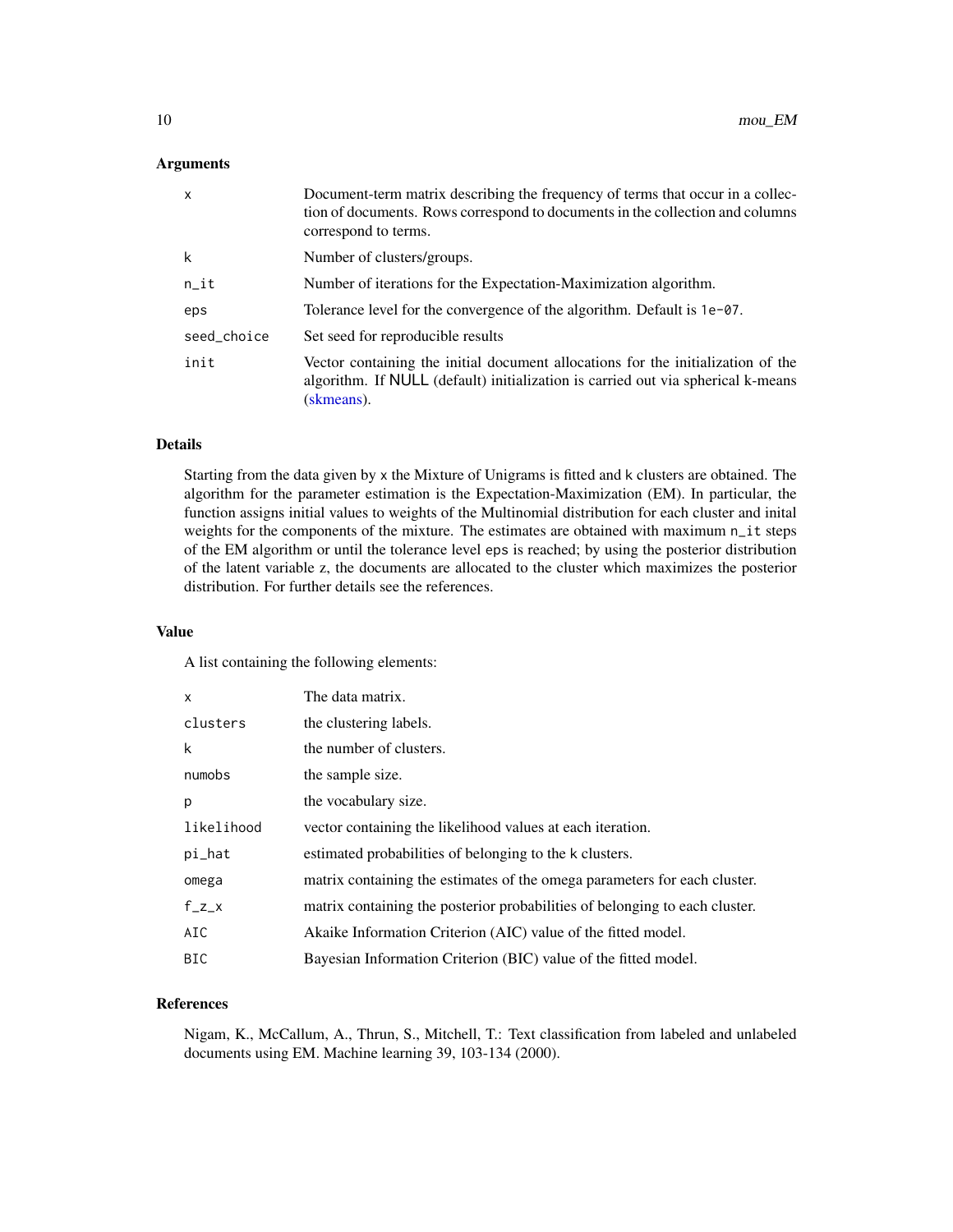# <span id="page-10-0"></span>plot.deepMOU 11

# Examples

```
# Load the CNAE2 dataset
data("CNAE2")
# Perform parameter estimation and clustering
mou_CNAE2 = mou_EM(x = CNAE2, k = 2)# Shows cluster labels to documents
mou_CNAE2$clusters
```
plot.deepMOU *Plotting method for "shallow" and deep mixtures of Unigrams and mixtures of Dirichlet-Multinomials*

# Description

Bi-dimensional representation (via Multi-Dimensional Scaling) of the clusters, where each bubble corresponds to a cluster, its size is proportional to the relative frequency of documents and color saturation reflects cluster cohesion.

#### Usage

```
## S3 method for class 'deepMOU'
plot(
  x,
  y,
  bubble_size = 1,
  bubble_col = c("red", "white"),
  cex\_text = 1,
  main = NULL,...
\mathcal{E}
```
#### Arguments

| x           | Output from mou_EM, dir_mult_GD or deep_mou_gibbs.                                                                                                                                 |
|-------------|------------------------------------------------------------------------------------------------------------------------------------------------------------------------------------|
| y           | Parameter not used                                                                                                                                                                 |
| bubble_size | Graphical parameter for bubbles size.                                                                                                                                              |
| bubble_col  | Choose palette with two colors (default "red" and "white"). The first (darker)<br>color will denote homogeneous clusters, while the latter (lighter) more hetero-<br>geneous ones. |
| cex_text    | Size of texts inside bubbles.                                                                                                                                                      |
| main        | A main title for the plot.                                                                                                                                                         |
| $\cdot$     | Parameter not used                                                                                                                                                                 |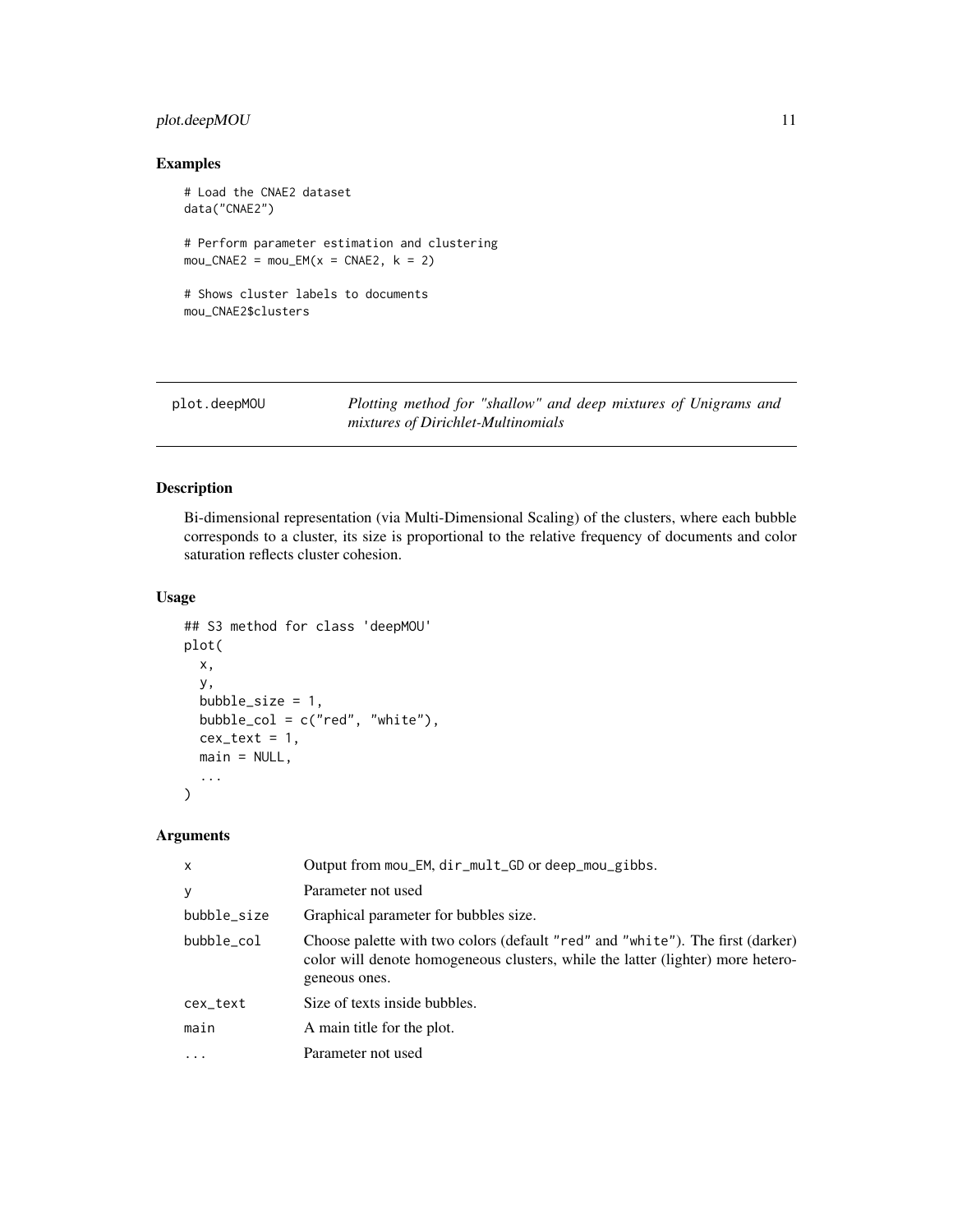# Details

The default graphical representation of mou\_EM, dir\_mult\_GD and deep\_mou\_gibbs is the bubble plot. Namely, a bi-dimensional representation (via Multi-Dimensional Scaling) of the clusters, each bubble corresponds to a cluster, its size is proportional to the relative frequency of documents and color saturation reflects cluster cohesion.

# Value

A graphical aid to visualize and to describe the obtained clusters.

# Examples

```
# Load the CNAE2 dataset
data("CNAE2")
# Perform parameter estimation and clustering
mou_CNAE2 = mou_EM(x = CNAE2, k = 2)# Usage of the function
plot(mou_CNAE2, bubble_size = 5 )
```
words\_freq\_plot *Graph of most frequent words of each cluster*

# Description

Graphical plot of the most frequent words of each cluster

#### Usage

```
words_freq_plot(
  x,
  clusters,
  clust_label = NULL,
  n_words = 5,
  words_size = 2,
  axis_size = 1,
  set_colors = NA,
  main = "Most frequent words for each cluster",
 xlabel = "ylabel = <math>""</math>)
```
<span id="page-11-0"></span>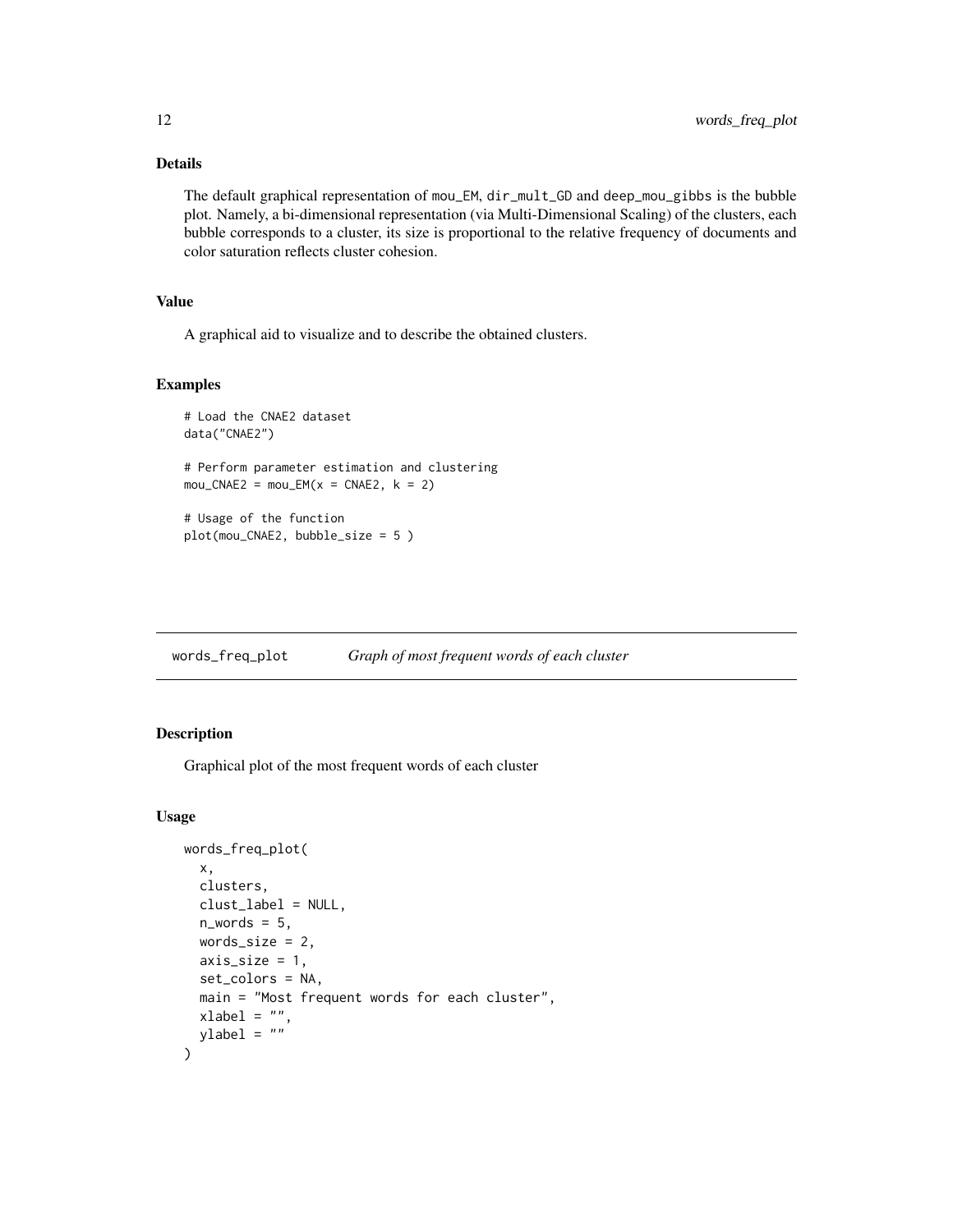#### Arguments

| $\mathsf{x}$ | Document-term matrix describing the frequency of terms that occur in a collec-<br>tion of documents. Rows correspond to documents in the collection and columns<br>correspond to terms. |
|--------------|-----------------------------------------------------------------------------------------------------------------------------------------------------------------------------------------|
| clusters     | Integer vector of length of the number of cases, which indicates a clustering.<br>The clusters have to be numbered from 1 to the number of clusters.                                    |
| clust_label  | Vector of length of the number of cluster containing the cluster names to be<br>displayed (by default "Cluster_1", "Cluster_2", ).                                                      |
| n_words      | Number of words to display.                                                                                                                                                             |
| words_size   | A numerical value giving the amount by which plotting words should be mag-<br>nified with respect to the default setting.                                                               |
| axis_size    | Magnification to be used for axis annotation with respect to the default setting.                                                                                                       |
| set_colors   | Choose palette for word colors.                                                                                                                                                         |
| main         | A title for the plot. Default is "Most frequent words for each cluster".                                                                                                                |
| xlabel       | A title for the x-axis. Default is empty.                                                                                                                                               |
| vlabel       | A title for the y-axis. Default is empty.                                                                                                                                               |

# Details

The number of most frequent words to be shown can be set by n\_words and also clusters names can be passed beforehand as a character vector to clust\_label

# Value

A graphical aid for visualizing the most frequent terms for each cluster.

# Examples

```
# Load the CNAE2 dataset
data("CNAE2")
# Perform parameter estimation and clustering
mou_CNAE2 = mou_EM(x = CNAE2, k = 2)# Usage of the function
```
words\_freq\_plot(mou\_CNAE2\$x, mou\_CNAE2\$clusters,n\_words = 4, words\_size = 2, main = "Example" )